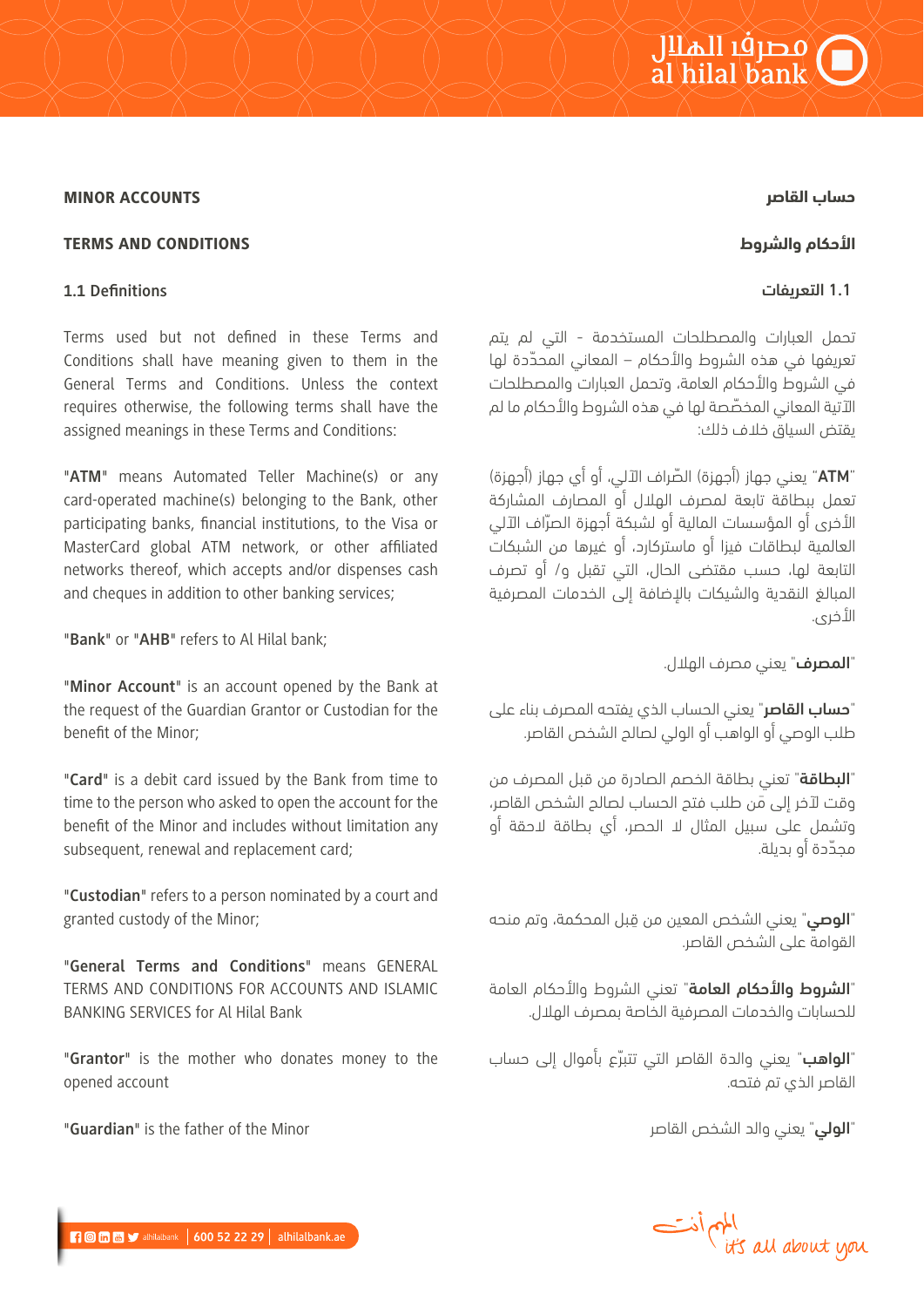"أنا"، أو "لي"، أو "الخاص بي" المقصود بهذه الضمائر طالب فتح الحساب الذي إما أن يكون الوصي أو الولي أو الواهب.

"القاصر" يعني أي شخص لم يبلغ عمره 18 عاماً وفقاً للتقويم الميلادي.

"CIF "رقم ملف المتعامل

# 1**.**2 التفسير

- الإشارة إلى المصرف أو مصرف الهلال في هذه الشروط والأحكام تتضمن المؤسسات الفرعية للمصرف ووكلائه (حسب مقتضى الحال) من وقت لآخر.
- الكلمات التي تشير إلى المفرد تتضمن الإشارة إلى الجمع والعكس صحيح.
	- الكلمات التي تشير إلى أي جنس تتضمن الجنس الآخر.
- لا يتعين أخذ عناوين الفقرات بعين الاعتبار عند تفسير هذه الشروط والأحكام.

# شروط وأحكام خاصة

# يفهم المتعامل ويوافق على:

- أن حساب القاصر هو حساب توفير، وأن الأموال المودعة فيه يتم استثمارها على أساس المضاربة، وبقدر عدم تعارض أحكام وشروط حساب التوفير الواردة في الشروط والأحكام العامة مع هذه الشروط والأحكام، يتم إدراج شروط وأحكام حساب التوفير هنا حسب المرجع، مع ضرورة تطبيقها على جميع حسابات القاصر بما في ذلك شروط وأحكام حساب الأرباح والتوزيعات.
- أن "الإقرار بالتبرع للقاصر" في حساب القاصر هو جزء لا يتجزأ من هذه الشروط والأحكام.

"**I**", "**Me**", or "**My**" refers to the person who asked to open the account either the Custodian or the Guardian or the Grantor

"**Minor**" means any person who has not attained the age of 18 years according to the Gregorian Calendar;

"**CIF**" is the Customer Information File

# **1.2 Interpretation**

- References to the Bank or AHB in these Terms and Conditions shall include its affiliates and its assignees (as the case may be) from time to time;
- Words importing only the singular number shall include the plural number and vice-versa;
- Words importing any gender shall include all genders;
- The headings to the Clauses herein shall not be taken into consideration in the interpretation of these Terms and Conditions;

# **Specific Terms and Conditions**

# **The Customer understands and agrees that;**

- The Minor Account is a Savings Account and the deposits shall be invested on Mudaraba basis. To the extent that the terms and conditions of the Savings Account set out in the General Terms and Conditions do not conflict with these Terms and Conditions. Such terms and conditions of the Savings Accounts are incorporated herein by reference and shall be applicable to all Minor Accounts including the terms and conditions of profit calculation and distributions.
- The "Donation to Minor Declaration" for Minor Account, is an integral part of these Terms and Conditions